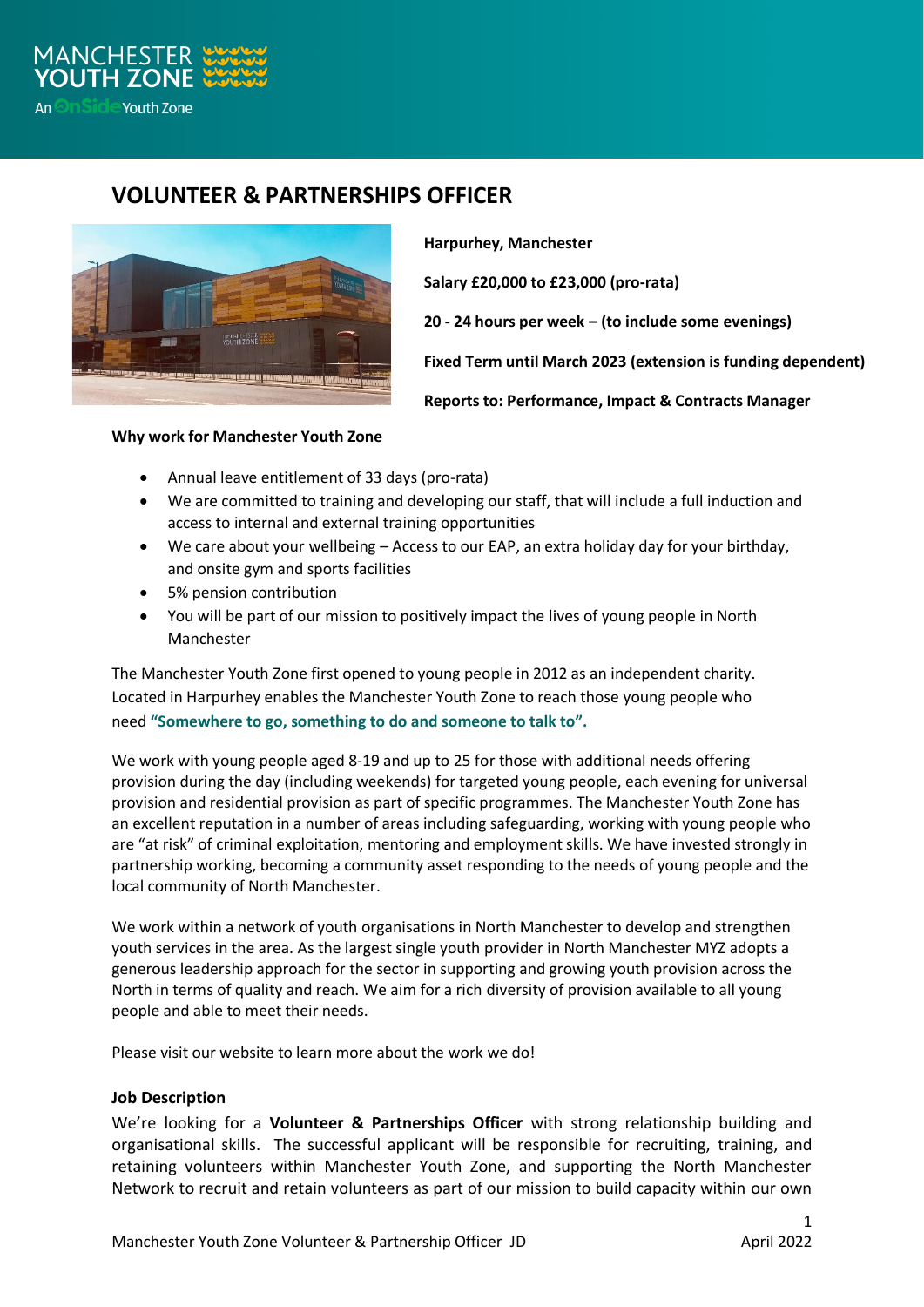centre and the network that will enable us to enhance the provision available to children and young people in the local area. You will be responsible for engaging the partners through the coordination of network meetings, monitoring and assessing partner delivery, and increasing collaboration throughout.

## **Key Duties**

- Manage and build strong relationships with youth providers in North Manchester, thereby coordinating the North Manchester Youth Partnership
- Identify emerging trends in local need, and support the network to co-ordinate a collaborative response
- To assess and monitor the delivery of projects by partners through observation and feedback
- To ensure that partners maintain high standards, assess, and monitor the compliance of contracts within the network, reporting any missing due diligence or other areas of concern
- To lead the recruitment of volunteers for Manchester Youth Zone, using the toolkits already created, meeting targets set as per the 3-year volunteering strategy
- To establish positive and engaging relationships with volunteers from a range of backgrounds, increasing retention and development of these volunteers
- To support the network in recruiting and retaining volunteers as part of the capacity building grant
- Co-ordinate meetings, working groups and forums for the network (providers and young people)
- To establish strong relationships with a range of stakeholders that include volunteer centres, local establishments, internal partners such as youth workers and more to ensure the volunteer programme delivers in line with the needs of the organisation, and that the promotion of these opportunities are shared with a wide variety of communities
- To identify and promote opportunities to volunteers and the network and help multi-agency working
- To maintain an up-to-date database of providers and volunteers using Salesforce (training will be provided)
- To lead on reporting of projects, gaps/challenges and other areas as requested by commissioning bodies
- To work effectively and positively alongside colleagues including staff, volunteers, and young leaders. Ensure that all volunteers and trainee staff are made to feel an integral and valued part of Manchester Youth Zone family.
- Undertake regular training and development relevant to the role.
- Actively address any bullying, harassment, or discrimination, promoting cohesion, inclusion, and positive relationships.
- To understand and adhere to MYZ policies and procedures at all times with particular emphasis on equal opportunities, positive behaviour management, health and safety and safeguarding.
- Promote and safeguard the welfare of children and young people at all times, managing any safeguarding issues should they arise (training provided).
- To be an active member of the team and operate in line with the Charity's expectations, values and principles. Work a flexible pattern including evenings and weekends in line with the role/team requirements.
- Carry out any other duties as may be reasonably determined by your line manager and be flexible to attend residential trips.
- Promote a positive image of MYZ through professionalism and good conduct with all our stakeholders and the public.